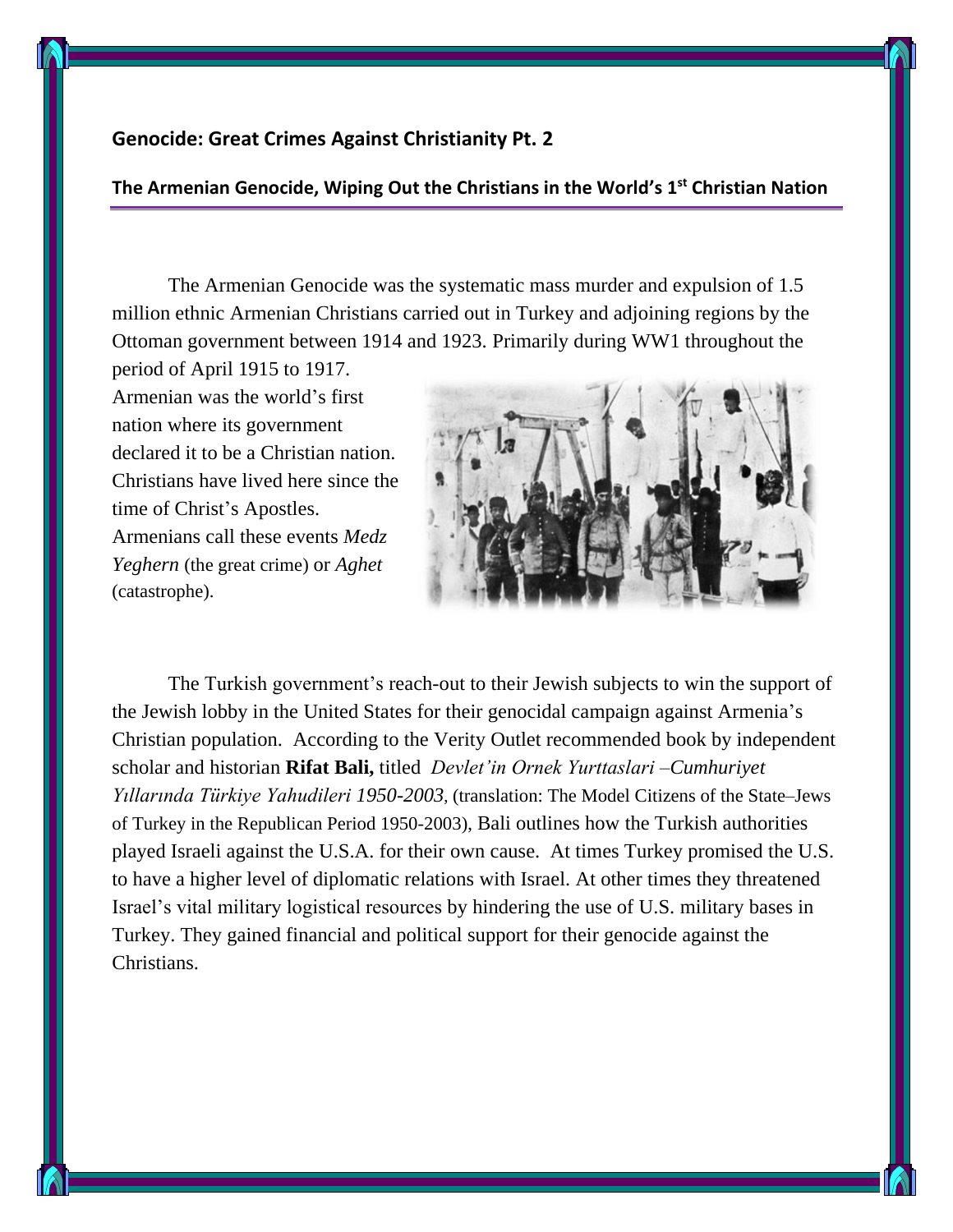On April 24, 1915, some 200 Christian leaders in Istanbul, (Turkish capital of Constantinople), were arrested and exiled in one fell swoop, silencing the Christian



leadership of the Armenian community in the Ottoman capital. This was the beginning of the genocide. Over the years from 1915 to 1923, millions of men, women, and children were deported, forced into slave labor, and tortured by the government of the Young Turk Committee, and 1.5 million of them were killed.

Amazingly, in 1987 the U.S. Holocaust Memorial Museum Council in Washington, D.C. decided to include the Armenian Genocide as the first genocide of the 20th century in the Memorial Museum which was still under plans to be constructed. However, they're discussing a genocide against Jews which never occurred, not the true Christian Armenian Genocide! The Jewish Encyclopedia falsely refers to the Christians as "one of many ethnic groups" targeted by the Muslim Ottoman's! Furthermore, the overall numbers of death appear far less than the WWII Holocaust, though tens-ofmillions of Christians were simultaneously being systematically murdered in Russia and this is merely one of many Christian genocides. Besides, almost one-hundred million Christians would lose their lives in the two World Wars and they were far from the perpetrators of the wars on a scale previously unthinkable!

The situation of *recognition* in the U.S. at a federal level is even worse. No legislation has ever been passed by the U.S. Congress in order to affirm the country's official recognition the Armenian Genocide! One time a recognition of the Armenian Genocide was presented to the U.S. House of Representatives, on April 8, 1975. Joint Resolution 148 (H.J. Res. 148), designating April 24, 1975, as a *National Day of Remembrance of Man's Inhumanity to Man.* They couldn't even utilize Christian Genocide in the title; absolutely mind-blowing. And it is to note that the administration, led by President Ford (who when he was a congressman was very much in favor of Armenian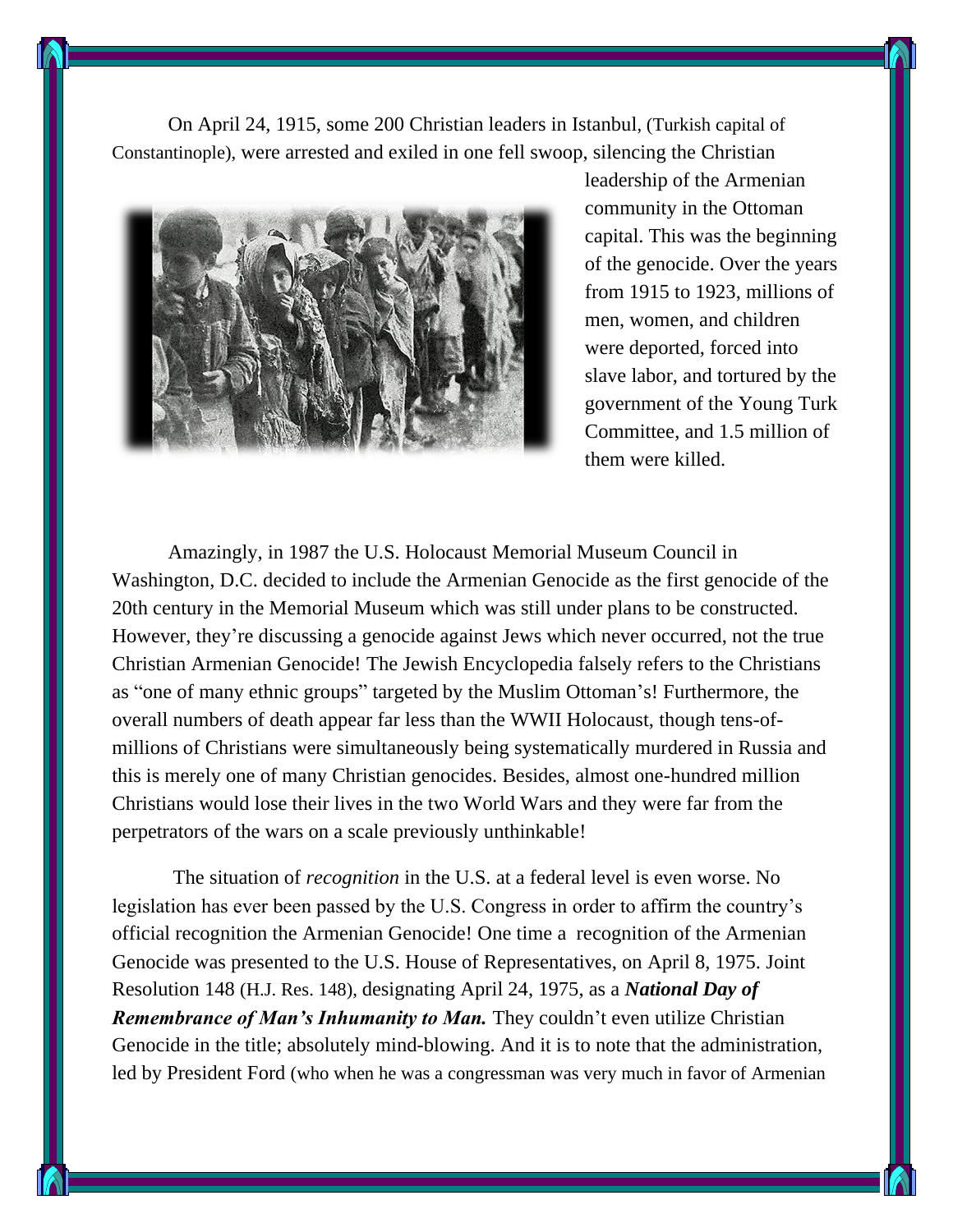Genocide recognition) ended-up strongly opposing the resolution, which in the end, was rejected by the Senate.

> $\triangleright$  On the other hand, Jewish lobbies have been persistent in Washington D.C. continuously bringing forth before congress to have forced Holocaust teachings in the U.S. school system. Our children are now falsely taught about the Holocaust seven times prior to graduating High School. They're even forced to watch the propaganda film Schindler's List which horribly portrays false and barbaric behavior of civilized German citizens.

Like so many other problems and poverty around the world, the primary reasoning for hostilities in Armenia commenced with the Jewish owned debt-based National Bank. On October 17, 1895, Armenian *revolutionaries* seized the National Bank in Constantinople, threatening to blow it up along with more than 100 hostages unless the authorities granted Armenian regional autonomy. Though French intervention allowed for a peaceful end to the incident, the Ottomans conducted a series of massacres.

The mainstream media, and not only the ultra-nationalist extremists, started a campaign that would last for years. Melih Asik from Milliyet (which has always positioned itself as a liberal and democratic newspaper), in his article on Dec. 20, 1987, accused "Jews" for being "ungrateful." After observing the regular ritual of reminding the Jews of the Turks' generosity in 1492 (offering them asylum after their exile from Spain) **[\*1]** and during World War II, he wrote: *"We treated them with utmost kindness for many years and now these same Jews are preparing to present us to the world in the Holocaust museum as genociders. Before everything else this behavior should be exhibited in the museum of 'historical displays of ingratitude and disgrace.'"*

There are numerous accounts in the book of Rifat Bali how the Turkish chief rabbinate confirmed the Jewish community's happiness and well-being in Turkey, opposing the promotion of the Armenian Genocide thesis, and how the Quincentennial Foundation, established by Turkish Jewish leaders in 1992 to celebrate the 500th year